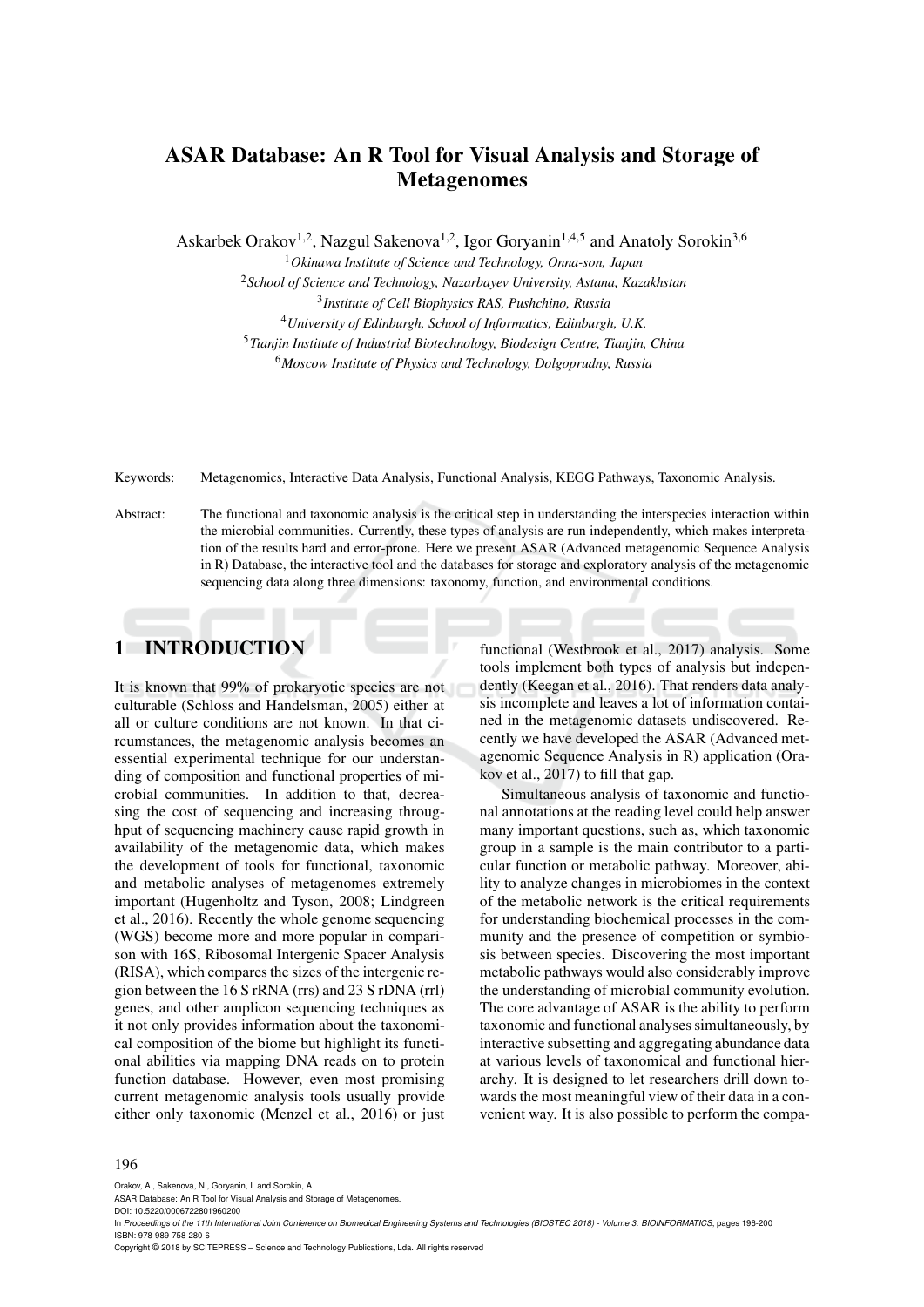rative analysis of the KEGG metabolic pathways (Kanehisa et al., 2016), by exploring the pathways enrichment and visualizing the pathways themselves.

Original ASAR application was designed to deal with data in memory. It is not uncommon in metagenomics to have the repetitive collection of samples as a time series. In this case, application sometimes has to deal with datasets of hundreds of samples, which do not fit into the memory of regular workstation. To handle large datasets, we augmented the ASAR application with the database to store raw data and perform the aggregation and selection.

## **2 METHODS**

The application was written in R programming language (R Core Team, 2017) and Shiny platform (Chang et al., 2017) was used to make it webbased and user-interactive. Thanks to R and Shiny, the application can both be used locally at machines with installed R and as web-service. MonetDB (https://www.monetdb.org/) was used as DBMS and MonetDB.R (Muehleisen et al., 2017) package was used for connection between R application and DBMS. The application requires following R packages: dplyr (Wickham et al., 2017) and data.table (Dowle and Srinivasan, 2017) for efficient data manipulation; ggplot2 (Wickham, 2016), gplots (Warnes et al., 2016), RColorBrewer (Neuwirth, 2014) and d3heatmap (Cheng and Galili, 2016) for visualization; pathview (Luo et al., 2013) and png (Urbanek, 2013) for exporting the results.

Two datasets were used for development of the application. The small dataset contains 11 metagenomes (total size 45 GB) from swine waste microbial fuel cell (MFC) performance analysis project (Khilyas et al., 2017). The moderate dataset consists of 172 metagenomes (total size 195 GB) from longitudinal monitoring of the MFC wastewater treatment of Spent Wash (Dimou et al., 2014). Both datasets were loaded into the database separately. The small dataset was used for the performance comparison with the inmemory application. The moderate dataset does not fit into memory, so it was used for demonstration of the performance of the database version of the app.

## **3 RESULTS**

### **3.1 The WGS Data**

Sequencing data usually comes as a set of short DNA reads, which are mapped to genomic and functional

databases for annotation by tools like Kaiju (Menzel et al., 2016), Paladin (Westbrook et al., 2017), and MG-RAST (Keegan et al., 2016). After joining of taxonomical and functional annotation, the data form 2D matrix with species in rows and functions in columns. In that matrix, each cell contains the abundances of reads mapped to the particular function in particular species. Analysis of single metagenome is quite rare, usually, metagenomes obtained at several sets of environmental conditions, time points and perturbations are analyzed. That set of samples forms the third dimension of the dataset.

The analysis of multidimensional datasets is a tricky task; this is one reason why people usually analyze taxonomy and functional data separately: aggregation along functional or taxonomic dimension forms the 2D matrix from the data, which is more straightforward for visualization and interpretation. The similar type of task was solved in business analytics in the middle of 80s by development concept of the data cube (Kimball and Ross, 2011). In our case, the data cube is the 3D array with taxonomy, function, and metagenome as dimensions and read counts as cell content. Elements of two of dimensions form hierarchies: taxonomic and functional. The components of metagenome dimension usually organized into kind of design matrix either explicitly by planning experiment upfront, or implicitly by exploring the spatial and temporal variability of a microbial community under investigation.

We designed ASAR (Orakov et al., 2017) application for interactive analysis of the whole dataset by application aggregation and selection operations dynamically and exploration of the obtained 2D matrices visually. At the moment we are using the annotation files generated by MG-RAST pipeline, but any other annotation pipeline, which assigns annotation at the DNA read level, such as Kaiju, Paladin, QIIME, etc., would give similar results. The MG-RAST was chosen because its annotation is based on the common database and so self-consistent. The procedure of import other types of data is the same, but mismatches caused by use different references during DNA read annotation won't be fixed.

#### **3.1.1 Selection and Aggregation**

Interactive application of Selection and Aggregation is the essential steps of dynamic exploration of the 3D data cube. Selection operation allows the user to navigate through hierarchy by selecting element at some higher level of the tree and analyze the subset of the cube underneath part chosen. For example, the user can choose *Deltaproteobacteria* at the class level of taxonomy and restrict consideration to species and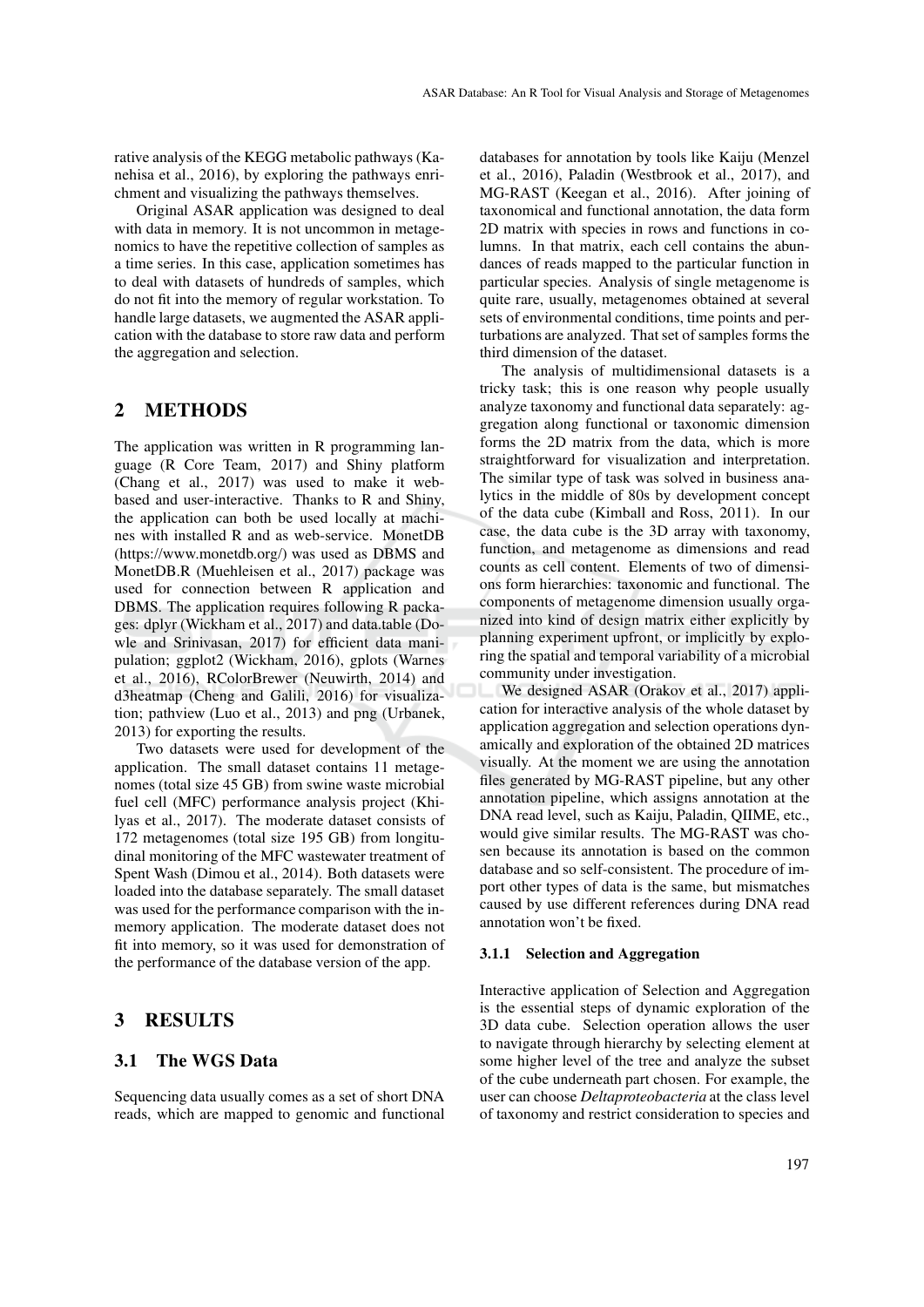

Figure 1: The database structure diagram. The fact table is shown in blue, functional annotation shown in yellow, taxonomic annotation shown in green. 'U' icon indicates the columns with the unique constraint. 'N' icon indicates the nullable columns. Columns included in the primary key are marked by the key symbol.

functions in that class only. Aggregation operation allows the user to summarize the data at some level of the hierarchy, by summing up the content of cells corresponding to the same element at selected Aggregation level. For example, the reliability of data at strain level is usually low, so it is common to *Aggregate* the data up to the genus level.

The application of Selection and Aggregation to the metagenome axis, by choosing the particular field in the metadata and use it as a hierarchy level for selection and aggregation. For example, analysis of microbial fuel cell (MFC) microbiome usually consider anodic biofilm separately from the planktonic community, so we can choose "Part of MFC" field from metadata and Select "Anode" value to study the composition of anodic biofilm only. We can also aggregate all planktonic communities into one matrix and explore their dependence on time or initial community composition.

#### **3.1.2 SEED Annotation Analysis**

Shiny Application has five tabs, four of which are heatmaps and last is the KEGG pathway diagram (Figure 2).

First three heatmaps are three different projections of the 3D dataset: function vs. taxonomy (F/T), function vs. metagenome (F/M) and taxonomy vs. metagenome (T/M). So, in the first heatmap, you can see the abundance of each intersection between function and taxon in a single metagenome sample.

The next two heatmaps represent traditional functional and taxonomic analysis and allow to compare enrichments of functions or taxons among selected metagenomes. For both functions and taxons user can choose particular level and value to work with and the level at which all data will be aggregated. The taxonomic hierarchy levels are taken from MG-RAST (Keegan et al., 2016) and SEED hierarchy (Overbeek et al., 2013) is used for functions.

#### **3.1.3 KEGG Annotation Analysis**

In the fourth heatmap one can compare KEGG pathway (Kanehisa et al., 2016) enrichments in order of the descending value of standard deviation among selected samples in a selected taxon. After one finds the pathway of interest, choosing the pathway name in the last tab will draw its KEGG diagram. In the diagram, every enzyme will correspond to a rectangle where samples are colored according to values of their contribution to the abundance of that enzyme in the community.

#### **3.2 Database Structure**

The structure of the database (Figure 1) follows standard Online analytical processing (OLAP) Snowflake pattern (Ponniah, 2010) with *asar.reads* as the fact table. The icons on the diagram follow The *metagenome* and *annot* tables define two main dimensions.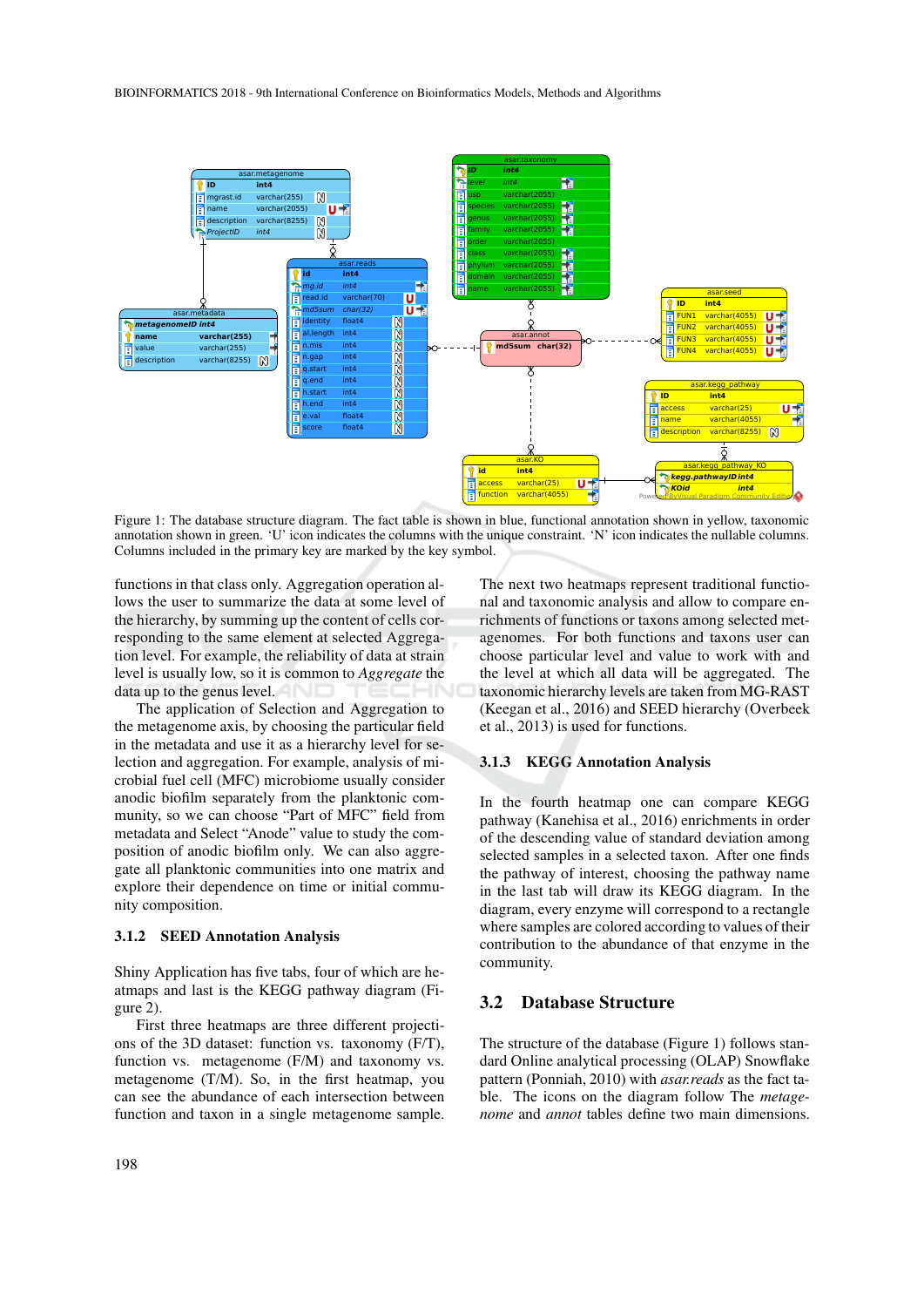

Figure 2: The KEGG diagram visualization. The selection panel is on the left. It is possible to choose metagenomes of interest, taxonomy selection level and value and the pathway to show. The "GO" button prevents unintended drawing of the pathway, which requires access to the KEGG database and is time-consuming.

The former one for non-hierarchical sample dimension, the latter for both hierarchical taxonomic (*taxonomy* table) and functional (*function* table) dimensions. The *ko* table, another connection of the *annot* table, provides KEGG annotation for pathway analysis.

All selection and aggregation operations along taxonomy and function dimensions of the data cube are performed in memory in the same way as in original ASAR application, while for selection and aggregation operations along metagenomic dimension the SQL queries to the database is used. That way of interaction with the database was chosen to reduce the response time of the application, as the manipulation along the functional and taxonomic dimensions are much more often compare to modification of selection and aggregation criteria along samples dimension.

The taxonomic hierarchy levels are taken from MG-RAST (Keegan et al., 2016). It consists of eight levels from domain to strain levels. The read could be assigned to any level of the taxonomy, so "least common ancestor" annotation method could be used. The structure of functional annotation follows the SEED hierarchy (Overbeek et al., 2013) that consists of four levels. Level 1 of the SEED hierarchy corresponds to individual enzyme functions, while major functional groups like "DNA metabolism" or "Virulence" form the level 4 of the tree. Specific kind of annotation is KEGG orthology, which is required for mapping of metagenomic data onto the KEGG pathway.

# **4 CONCLUSIONS**

Our post-annotation analysis and visualization tool uses data integration algorithm to merge taxonomic

and functional data annotated at the DNA read level. The resulting 3D dataset with axes of Functions, Taxonomy and Metagenome samples is visualized via three heatmaps of each axis versus two others (F/T, F/M, T/M). Additionally, KEGG pathway enrichment sorting/heatmap and its map visualization are implemented.

We have tested the performance of the database on Intel Core i5, 32 GB RAM workstation with small (11 metagenomes, total size 45 GB) and moderate (172 metagenomes, total size 195 GB) datasets. The average response time was in a range of 10 sec for inmemory data transformation and up to 2 min for DB SQL query. The database upload time was 5 minutes for the small dataset and 10 minutes for the moderate one. The source code of ASAR is free and accessible at GitHub (https://github.com/Askarbekorakov/ASAR).

### **ACKNOWLEDGEMENTS**

Members of OIST BSU UNIT, Irina Khilyas for providing data, OIST NGS Section for sequencing services. Dr. Jeannette Kunz for supporting internship. This work has been supported by the OIST funding.

### **REFERENCES**

- Chang, W., Cheng, J., Allaire, J., Xie, Y., and McPherson, J. (2017). *shiny: Web Application Framework for R*.
- Cheng, J. and Galili, T. (2016). *d3heatmap: Interactive Heat Maps Using 'htmlwidgets' and 'D3.js'*. R package version 0.6.1.1.